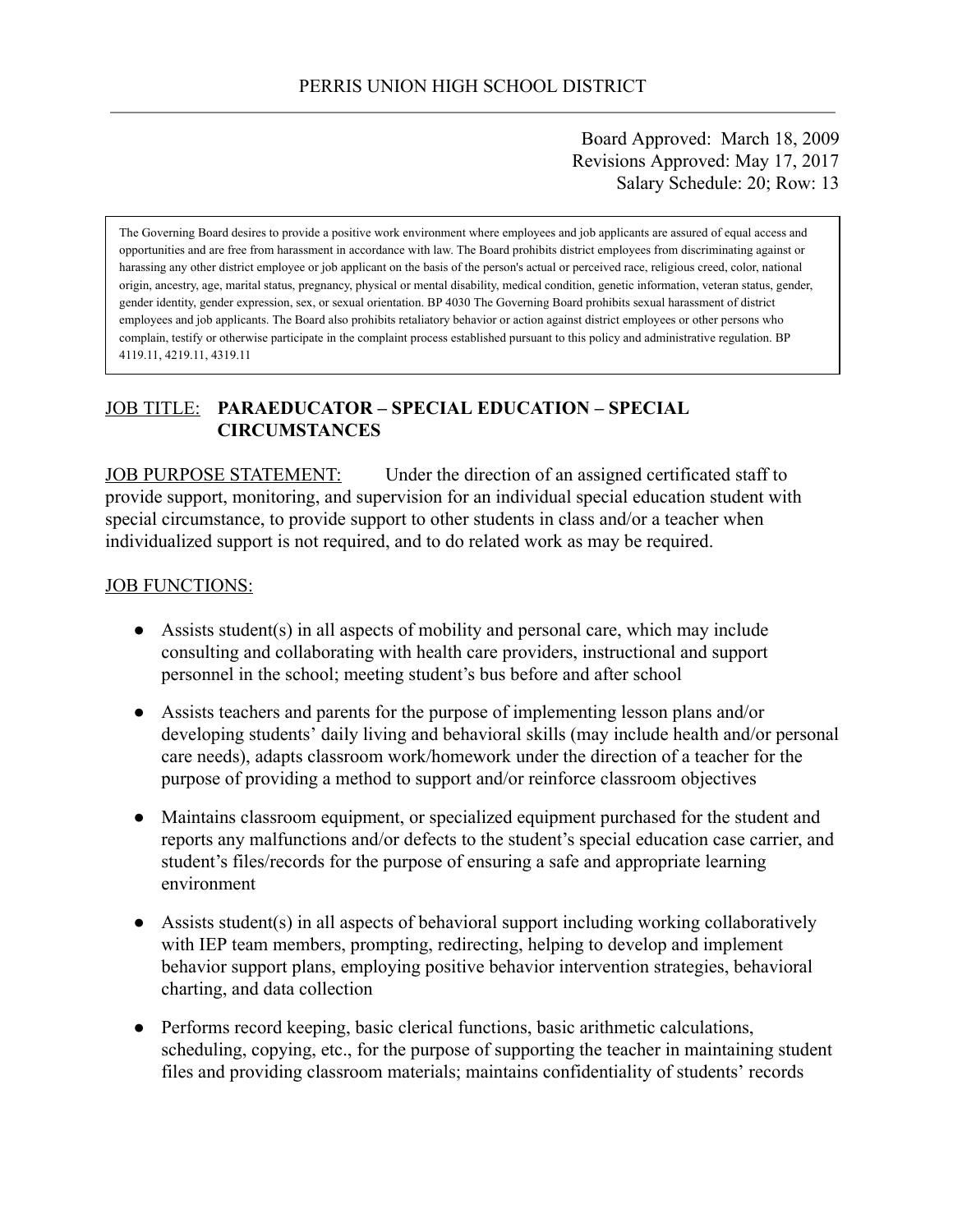# JOB TITLE:**PARAEDUCATOR – SPECIAL EDUCATION – SPECIAL CIRCUMSTA** NCES Page 2 of 3

# JOB FUNCTIONS (continued):

- Confers/meets with teachers, parents and/or appropriate community agency personnel for the purpose of assisting in evaluation of student's progress and/or implementing of students' objectives
- Assists teacher in compliance with student's Individualized Education Plan (IEP), as assigned
- Knows the principles of child development and instructional processes
- Understands, addresses and interacts positively with students with special needs
- Knows general purposes and goals of public education
- Maintains cooperative and effective working relationships with students, staff, and parents
- Performs tasks with initiative and independent judgment
- Observes and reports to teacher unusual or atypical behavior or other problems
- Projects a mature, constructive, stable and healthy attitude in the learning environment
- Uses English clearly and distinctly in both written and verbal form, correct grammar, punctuation and spelling
- Understands and carries out oral and written instructions
- Assists other personnel as may be required for the purpose of supporting them in the completion of their work activities
- Performs other related duties as assigned or needed

# PHYSICAL ABILITIES:

- Visual ability to read handwritten/typed documents and the display screen of various office equipment and machines
- Able to conduct verbal conversation in English
- Able to hear normal range verbal conversation (approximately 60 decibels)
- Able to sit, stand, stoop, kneel, squat, bend, lift (50 pounds floor lift & 50 pounds arm lift), carry (10 pounds), push/pull (10 pounds), climb, and walk
- Able to exhibit a full range of motion for shoulder, elbow, back, hip, and knee
- Able to demonstrate manual dexterity necessary to operate a computer and other classroom equipment in a safe and efficient manner